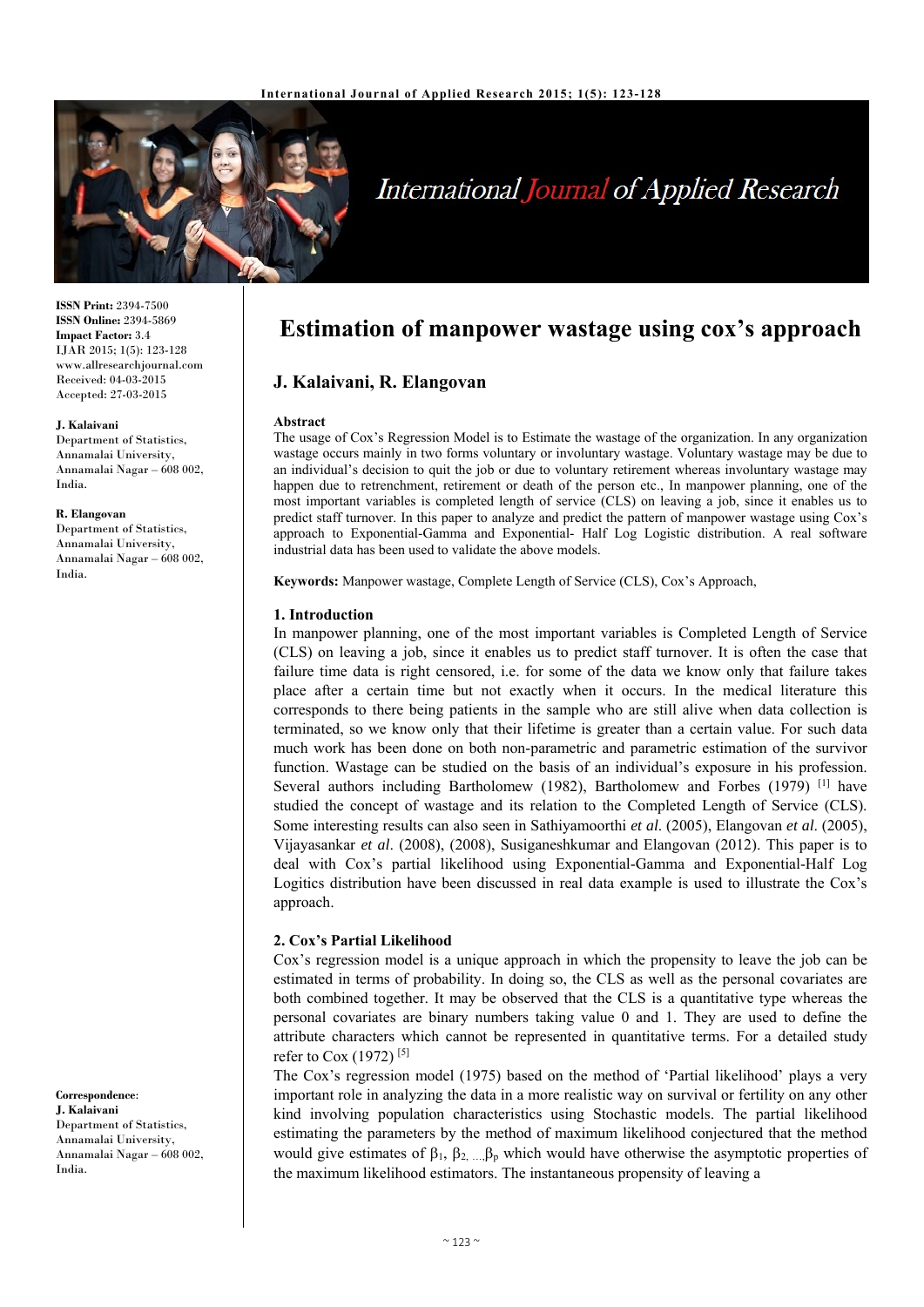job (or profession) at time t is defined as the conditional probability of leaving a job (or profession) during an infinitesimal interval  $(t, t + dt)$  given that the person was in job till the time t. Denoting the hazard rate by  $h(t)$ , we have

$$
h(t)dt = \frac{f(t)dt}{R(t)}
$$
 ... (1) where R(t)

is the Survival function or the probability of continuing the job at least upto a period t and f(t)dt is the probability of leaving the job between  $(t, t + dt)$ . It can be shown that

$$
R(t) = \exp\left[-\int_{0}^{t} h(\tau) d(\tau)\right]
$$
 and  $f(t) = \frac{d}{dt}(1 - F(t)) = \frac{d}{dt}R(t)$  ... (2)

The Cox hazard model as indicated by (vide Gill (1984)).

$$
h(t)=h_0(t) \exp(\beta_1 X_1 + \beta_2 X_2 + \beta_3 X_3 + \cdots + \beta_k X_k)
$$
 ... (3)

Where  $h_0(t)$  represents the hazard rate or the rate of propensity of leaving at time t purely on the consideration of time or CLS in the profession.  $h_0(t)$  is called the base line hazard rate. The probability that the *i*-th person will leave the job at time t in  $(0, T)$  is given by

$$
\frac{h_0(t)e^{\beta_1X_{1i}+\beta_2X_{2i}+\beta_3X_{3i}}}{h_0(t)\sum_{i=1}^n e^{\beta_iX_{1i}+\beta_2X_{2i}+\beta_3X_{3i}}}, \quad (i = 1, 2, \cdots, n)
$$
\n(4)

where  $X_{1i} + X_{2i} + X_{3i}$  are the scores of the covariates 1, 2 and 3 respectively of the i-th person. Note that the ratio in eqn. (4) is independent of t, the length of service. If we take the product of all such terms for all the professionals with serial number 1, 2, …, k, we get a simplified form of Cox's partial likelihood given by

$$
P_{L} = \prod_{i=1}^{k} \frac{e^{\beta_{i}X_{1i} + \beta_{2}X_{2i} + \beta_{3}X_{3i}}}{\sum_{i=1}^{k} e^{\beta_{i}X_{1i} + \beta_{2}X_{2i} + \beta_{3}X_{3i}}} \dots (5)
$$

Maximizing  $P_L$  (or log  $P_L$ ) with respect to  $\beta_1$ ,  $\beta_2$ , and  $\beta_3$ respectively, we get three estimating equations for estimating  $\beta_1$ ,  $\beta_2$ , and  $\beta_3$ 

 $(\text{assuming } \mathbf{C}^{\beta_1 X_{1i} + \beta_2 X_{2i} + \beta_3 X_{3i}} \cong (1 + \beta_1 X_{1i} + \beta_2 X_{2i} + \beta_3 X_{3i})$ approximately both in the numerator and denominator of equation (5) as follows:

$$
\sum_{i=1}^{k} X_{1i} \cdot k \frac{\sum_{i=1}^{k} X_{1i} (1 + \beta_1 X_{1i} + \beta_2 X_{2i} + \beta_3 X_{3i})}{\sum_{i=1}^{k} (1 + \beta_1 X_{1i} + \beta_2 X_{2i} + \beta_3 X_{3i})} = 0
$$
\n.... (6)

$$
\sum_{i=1}^{k} X_{2i} \xrightarrow{i} \frac{\sum_{i=1}^{k} X_{2i} (1 + \beta_1 X_{1i} + \beta_2 X_{2i} + \beta_3 X_{3i})}{\sum_{i=1}^{k} (1 + \beta_1 X_{1i} + \beta_2 X_{2i} + \beta_3 X_{3i})} = 0
$$
 ... (7)

$$
\sum_{i=1}^{k} X_{3i} - k \frac{\sum_{i=1}^{k} X_{3i} (1 + \beta_1 X_{1i} + \beta_2 X_{2i} + \beta_3 X_{3i})}{\sum_{i=1}^{k} (1 + \beta_1 X_{1i} + \beta_2 X_{2i} + \beta_3 X_{3i})} = 0
$$
\n(8)

Having estimated the parameters  $\beta_1$ ,  $\beta_2$ , and  $\beta_3$  relating to the covariates, the parameters affecting the leaving from profession for personal reason or covariates, we estimate the parameter of the CLS corresponding to the base line hazard function. For a detailed study on the subject in this direction. refer to Biswas (1988) [2], Biswas and Adhikari (1992) [4] and Fang and Li (2005).

#### **3. Estimation of the Longevity of Service**

Once the parameters viz., time dependent parameters concerning the CLS as well the parameters concerning the personal covariates  $\beta_1$ ,  $\beta_2$ , and  $\beta_3$  are estimated independently, the expected length of service can be obtained by the relationship between survival function R(t) and the expected or average duration of service given by L as

$$
E(L) = \int_{0}^{\infty} R(t)dt = \int_{0}^{\infty} e^{0} \qquad (9)
$$

$$
= \int_{0}^{t} e^{-\int_{0}^{t} exp(\beta_{1}X_{1} + \beta_{2}X_{2} + \beta_{3}X_{3})h(T) dT}
$$
  
=  $\int_{0}^{t} e^{-\theta}$  ...(10)

$$
\left[ \Theta \text{ R (t) = e} \right]^{\frac{t}{\pi}} \text{ and } \text{ h (t) = h_0 (t) exp } (\beta_1 X_1 + \beta_2 X_2 + \beta_3 X_3)
$$

Finally expected duration of service given by

$$
E(L) = \int_{0}^{\infty} e^{0} \cdot h(T) dT
$$

The proportion or the percentage of leavers between t and  $(t +$ 1) is accordingly given by

$$
f(t) = \frac{d}{dt} (1 - R(t)) \text{ or } f(t) \times 100\%
$$
...(11)

For a detailed study refer to Biswas (1996), Cox (1972), Cox (1975), Sathiyamoorthy *et al.* (2006d).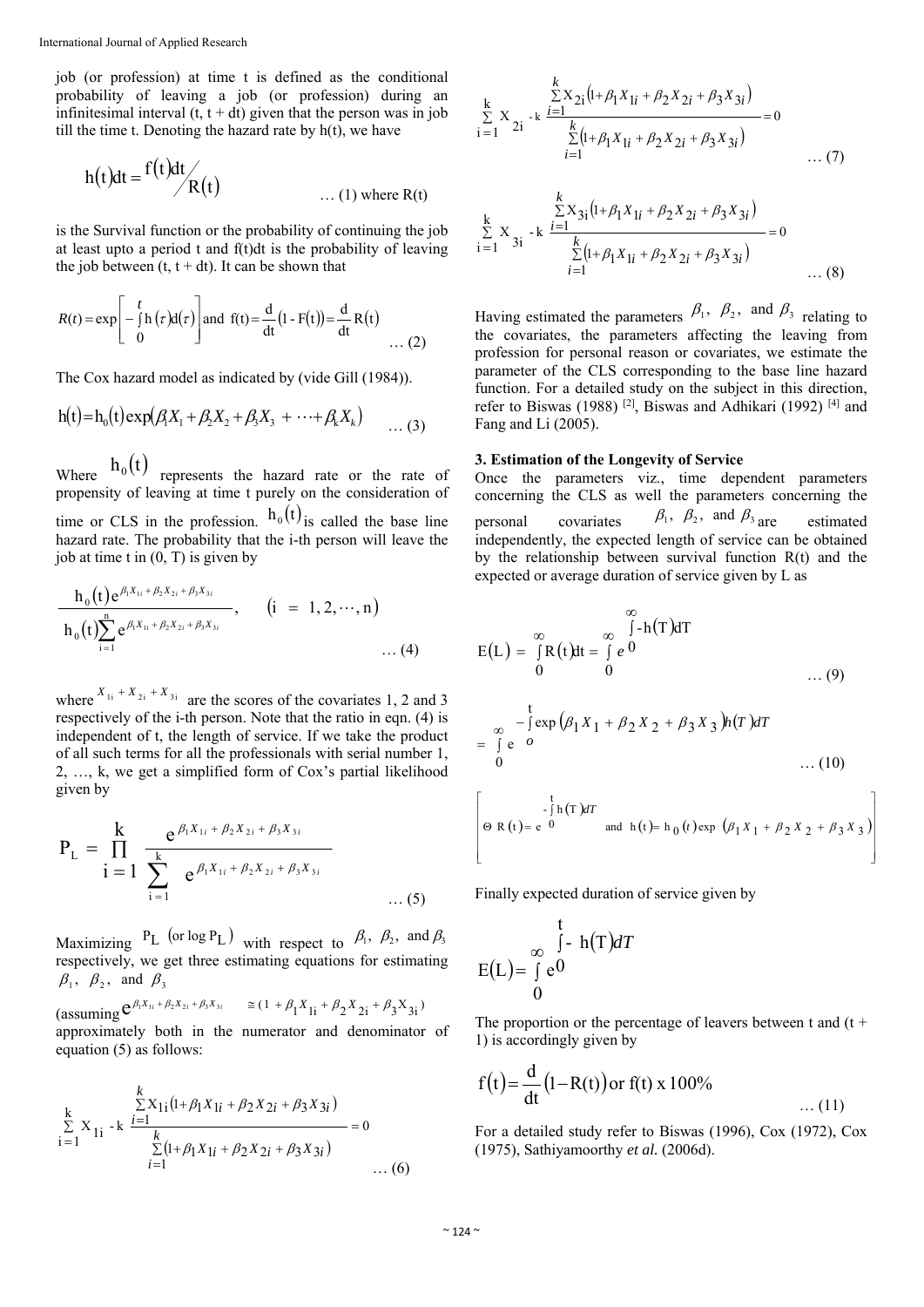### **4. The Exponential-Gamma distribution**

The Exponential-Gamma Additive failure rate distribution is the additional of hazard function of Exponential model and Gamma model with shape 2 is developed. For a detailed study, refer to B.Srinivasa Rao (2013).

The probability density function is given by

$$
f(t) = (\alpha + \beta t) \exp\left\{-\alpha t - \frac{\beta}{2}t^2\right\}
$$
 ... (12)

where  $\beta > 0$  and  $\alpha > 0$  are parameters sometimes referred to as the shape and scale parameters of the distribution.

The survivor and hazard functions are respectively,

$$
s(t) = \exp\left\{-\alpha t - \frac{\beta t^2}{2}\right\}
$$
  
 
$$
h(t) = (\alpha + \beta t) \qquad ...(13)
$$
  
...(14)

#### **5. The Exponential- Half Log Logistic distribution**

The combination of Exponential and log- logistic failure rate model is considered and named it as exponential Half loglogistic additive failure rate model.(ELLARM).The distribution with p.d.f is.

$$
f(t) = \frac{2^{\frac{1}{\sigma}} e^{-\lambda t}}{(1 + e^{\sigma})^{\frac{1}{\sigma}+1}} [\lambda (1 + e^{\sigma}) + e^{\sigma}]
$$

$$
t > 0, \lambda, \theta > 0 \tag{15}
$$

Where t>0,  $\sigma$ ,  $\lambda$  > 0 are parameters. The survivor and hazard functions are respectively,

$$
s(t) = 1 - \frac{2^{\frac{1}{\sigma}} e^{-\lambda t}}{(1 + e^{\sigma t})^{\frac{1}{\sigma} + 1}}, \qquad t > 0, \lambda, \theta > 0 \quad \dots (16)
$$

$$
h(t) = \lambda + \frac{e^{\sigma t}}{1 + e^{\sigma t}}, \qquad t > 0, \lambda, \theta > 0 \dots (17)
$$

For a detailed study refer to Rosaiah (2014).

### **6. Testing the Model**

### **(i) As an Estimator**

Let  $N_i$  be the number of people starting in year  $Y_i$  who are still in service in year  $Y_j$ ( $i = 1, ..., n$ ;  $j = i, ..., n$ ). Then  $N_{ii}$  people are recruited in year Y*i* and N*in* of these are still in service in year  $Y_n$ . Let  $p_i$  be the probability of surviving *i* years in the firm, and  $\pi$ <sup>*Pi*</sup> an estimate of  $p_i$  obtained using either the Weibull or

Extreme value models. Then, since  $N_{in} \sim$  Binomial ( $N_{ii}$ ,  $p_{n-i}$ ), we have

$$
(N_{in} - N_{ii} \hat{p}_{n-i})^2 / \{N_{ii} \hat{p}_{n-i} (1 - \hat{p}_{n-i})\} \sim \chi^2(1)
$$

Then, since the behaviour of each year's is independent of other, we have

$$
\sum_{i=1}^{n-1} (N_{in} - N_{ii} \hat{p}_{n-i})^2 / \{N_{ii} \hat{p}_{n-i} (1 - \hat{p}_{n-i})\} \sim \chi^2(n-1) \dots (18)
$$

This statistic can therefore be used to test the set  $\binom{p_j}{j}$  as an

estimator for  $\langle P_j \rangle$  provided that the leaving probabilities are independent of time. The test statistic is suggested by McClean  $(1975)$ <sup>[9]</sup>.

#### **(ii) As a Predictor**

The model can also be tested as a predictor if the number of survivors from the last year,  $Y_n$ , used in estimation, to the following year,  $Y_{n+1}$ , is known. Thus if  $N_{in}$  is the number of people recruited in year  $Y_i$  who are in service in year  $Y_n$  and  $M_i$  is the observed number of these who survive one more year to  $Y_{n+1}$ , them  $M_i$  has a binomial distribution  $B(N_{in} r_i)$  where  $r_i = p_{n-i+1} / P_{n-i}$ . Therefore we have

$$
(M_i - N_{in} r_i)^2 / {N_{in} r_i (1 - r_i)} \sim \chi^2 (1)
$$

and since the N*in* are survivors from different entry and therefore independent it follows that

$$
\sum_{i=1}^{k} (M_i - N_{in}r_i)^2 / \{N_{in}r_i(1 - r_i)\} \sim \chi^2(k)
$$
 ... (19)

and this statistic can be used as a measure of the accuracy of prediction of the model. Obviously this is not just restricted to predictions for one year ahead and a similar statistic can be determined for testing predictions for any number of years ahead. The test statistic is suggested by McClean (1975)<sup>[9]</sup>.

#### **7. Results**

#### **(i) CLS as Exponential-Gamma and Exponential-Half Log Logistic distribution**

The  $\chi^2$  values for testing estimation as in eqn. (18) for Exponential-Gamma and Exponential-Log Logistic distribution given in table 1 for the selected to Software companies of Tamilnadu.

**Table 1:**  $\chi^2$  values for testing Estimation as in equ. (18)

| Company        | Exponential-<br>Gamma |                | <b>Exponential-Half Log</b><br>Logistic |                |  |
|----------------|-----------------------|----------------|-----------------------------------------|----------------|--|
|                |                       | d.f.           | v                                       | d.f.           |  |
|                | 19.4362               |                | 22.9272                                 | q              |  |
| $\overline{c}$ | 16.1313               | 6              | 16.1623                                 | 5              |  |
| 3              | 14.4374               | 5              | 27.6143                                 | 6              |  |
| 4              | 10.7315               | 3              | 27.5484                                 | 5              |  |
| 5              | 8.2623                | 4              | 18.9055                                 |                |  |
| 6              | 6.8314                | 3              | 16.0286                                 | 3              |  |
| 7              | 5.7175                | $\overline{2}$ | 14.7357                                 | $\overline{2}$ |  |
| 8              | 3.7912                | 4              | 14.0382                                 | 3              |  |
| 9              | 1.0532                | 3              | 12.8391                                 |                |  |
| 10             | 3.7312                | $\mathfrak{D}$ | 5.4304                                  | κ              |  |

The  $\chi^2$  values for testing the prediction as in eqn. (19) for the Exponential-Gamma and Exponential- Half Log Logistic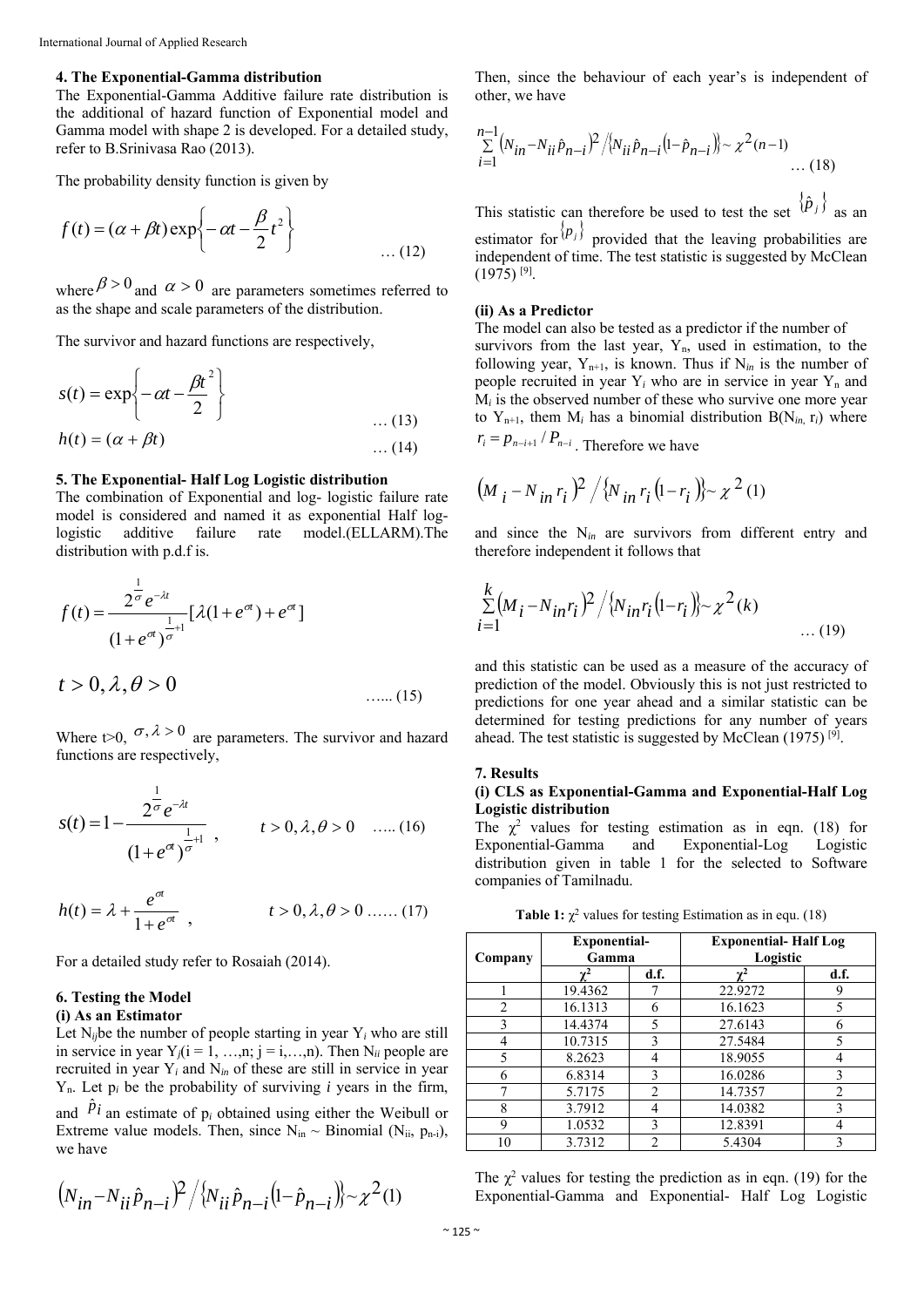International Journal of Applied Research

distribution are given in table 2 for the selected Software 10 companies of Tamil Nadu.

| Company | <b>Exponential-Gamma</b> |      | <b>Exponential log Logistic</b> |      |  |
|---------|--------------------------|------|---------------------------------|------|--|
|         |                          | d.f. |                                 | d.f. |  |
|         | 10.1412                  |      | 15.1411                         | 8    |  |
| 2       | 7.3522                   | 5    | 12.3522                         | 6    |  |
| 3       | 5.4533                   |      | 15.5513                         | 9    |  |
| 4       | 4.4321                   | 13   | 14.5314                         |      |  |
| 5       | 3.4542                   | 10   | 13.4582                         |      |  |
| 6       | 17.4451                  | 11   | 19.4563                         | 10   |  |
|         | 19.4622                  | 5    | 21.4724                         |      |  |
| 8       | 12.4733                  |      | 15.4845                         | 8    |  |
| 9       | 15.4744                  | 12   | 19.4326                         | 10   |  |
| 10      | 6.4521                   |      | 10.8474                         | 6    |  |

**Table 2:**  $\chi^2$  values for testing Prediction as in equ. (19)

### **(ii) Cox's Approach**

### **Case (i): CLS as Exponential-Gamma distribution**

The propensity to leave the job based on three personal covariates collected from the data is given in table 4.

**Table 3:** Data set with three Personal Covariates

| Period  | No. of                 | Covariate                                                                                              |  |  |  |  |
|---------|------------------------|--------------------------------------------------------------------------------------------------------|--|--|--|--|
| in year | persons left           |                                                                                                        |  |  |  |  |
|         |                        | $(1,1,1)$ $(1,0,1)$ $(0,0,1)$ $(0,0,0)$ $(1,1,0)$                                                      |  |  |  |  |
|         |                        | $(1,1,0)$ $(1,1,1)$ $(1,0,0)$ $(0,1,1)$ $(0,0,1)$                                                      |  |  |  |  |
| 2008-09 | 25                     | $(0,0,0)$ $(1,1,1)$ $(0,1,0)$ $(0,0,0)$ $(0,0,1)$                                                      |  |  |  |  |
|         |                        | $(0,0,0)$ $(1,0,0)$ $(0,1,0)$ $(0,0,0)$ $(0,0,0)$                                                      |  |  |  |  |
|         |                        | $(0,1,1)$ $(1,1,0)$ $(0,1,1)$ $(0,0,0)$ $(0,0,0)$                                                      |  |  |  |  |
|         |                        | $(0,0,0)$ $(0,1,0)$ $(0,0,0)$ $(1,0,0)$ $(1,0,0)$                                                      |  |  |  |  |
|         |                        | $(0,0,0)$ $(0,0,0)$ $(0,0,0)$ $(1,1,0)$ $(1,1,1)$                                                      |  |  |  |  |
|         |                        | $(0,0,0)$ $(0,0,0)$ $(1,0,0)$ $(0,0,0)$ $(0,0,0)$                                                      |  |  |  |  |
| 2009-10 | 36                     | $(1,1,0)$ $(1,1,1)$ $(0,0,0)$ $(0,0,0)$ $(0,0,0)$                                                      |  |  |  |  |
|         |                        | $(1,0,0)$ $(1,0,0)$ $(1,1,0)$ $(1,1,0)$ $(1,0,0)$                                                      |  |  |  |  |
|         |                        | $(0,0,0)$ $(0,0,0)$ $(0,0,0)$ $(0,1,0)$ $(1,1,0)$                                                      |  |  |  |  |
|         |                        | $(1,1,1)$ $(1,0,0)$ $(1,1,0)$ $(0,0,0)$ $(0,0,0)$                                                      |  |  |  |  |
|         |                        | (0,1,0)                                                                                                |  |  |  |  |
|         |                        | $(1,1,1)$ $(1,0,0)$ $(1,0,1)$ $(1,1,1)$ $(1,1,1,1)$                                                    |  |  |  |  |
|         |                        | $(1,0,1)$ $(1,0,0)$ $(1,0,0)$ $(1,0,0)$ $(0,0,0)$                                                      |  |  |  |  |
|         |                        | $(1,0,1)$ $(1,1,0)$ $(1,0,0)$ $(1,0,1)$ $(1,0,0)$                                                      |  |  |  |  |
|         | 79                     | $(1,1,0)$ $(0,1,0)$ $(1,0,0)$ $(0,0,0)$ $(1,0,0)$<br>$(1,0,1)$ $(1,1,1)$ $(0,0,0)$ $(0,0,0)$ $(0,1,0)$ |  |  |  |  |
|         |                        | $(1,0,0)$ $(1,1,0)$ $(1,0,1)$ $(1,1,1)$ $(1,1,0)$                                                      |  |  |  |  |
|         |                        | $(1,1,1)$ $(1,0,0)$ $(0,0,0)$ $(0,0,0)$ $(0,0,1)$                                                      |  |  |  |  |
|         |                        | $(0,1,1)$ $(1,1,1)$ $(1,0,0)$ $(1,1,0)$ $(1,0,0)$                                                      |  |  |  |  |
| 2010-11 |                        | $(0,0,0)$ $(0,0,0)$ $(0,0,1)$ $(1,0,1)$ $(1,1,0)$                                                      |  |  |  |  |
|         |                        | $(1,0,0)$ $(1,0,0)$ $(1,0,1)$ $(1,0,0)$ $(1,0,0)$                                                      |  |  |  |  |
|         |                        | $(1,1,0)$ $(1,0,0)$ $(0,0,0)$ $(0,1,1)$ $(1,1,0)$                                                      |  |  |  |  |
|         |                        | $(1,0,0)$ $(1,0,0)$ $(1,1,0)$ $(1,0,1)$ $(0,1,0)$                                                      |  |  |  |  |
|         |                        | $(1,0,1)$ $(1,1,1)$ $(1,0,0)$ $(1,1,1)$ $(1,0,1)$                                                      |  |  |  |  |
|         |                        | $(1,0,1)$ $(1,1,0)$ $(1,0,0)$ $(0,1,0)$ $(1,0,0)$                                                      |  |  |  |  |
|         |                        | $(1,0,0)$ $(1,0,1)$ $(1,1,0)$ $(1,1,1)$ $(0,0,0)$                                                      |  |  |  |  |
|         |                        | $(1,0,1)$ $(1,1,1)$ $(1,1,0)$ $(0,0,1)$                                                                |  |  |  |  |
|         |                        | $(0,0,0)$ $(0,0,1)$ $(0,0,0)$ $(1,0,0)$ $(0,1,0)$                                                      |  |  |  |  |
|         |                        | $(0,0,0)$ $(0,0,0)$ $(0,1,1)$ $(1,1,0)$ $(0,0,0)$                                                      |  |  |  |  |
|         |                        | $(0,0,0)$ $(0,1,0)$ $(1,0,1)$ $(0,1,0)$ $(0,0,1)$                                                      |  |  |  |  |
|         |                        | $(0,1,1)$ $(1,0,0)$ $(1,1,0)$ $(0,0,0)$ $(0,1,0)$                                                      |  |  |  |  |
| 2011-12 | 43                     | $(0,1,1)$ $(0,0,0)$ $(0,1,1)$ $(0,1,1)$ $(1,1,0)$                                                      |  |  |  |  |
|         |                        | $(0,0,1)$ $(0,0,0)$ $(0,1,0)$ $(0,1,0)$ $(1,0,1)$                                                      |  |  |  |  |
|         |                        | $(0,0,0)$ $(0,0,1)$ $(1,0,0)$ $(0,1,0)$ $(0,0,0)$                                                      |  |  |  |  |
|         |                        | $(0,1,1)$ $(1,1,0)$ $(0,0,0)$ $(0,0,0)$ $(0,1,0)$                                                      |  |  |  |  |
|         |                        | $(1,0,1)$ $(0,1,0)$ $(0,0,1)$                                                                          |  |  |  |  |
|         |                        | $(0,1,1)$ $(1,1,0)$ $(0,0,1)$ $(0,0,0)$ $(0,1,0)$                                                      |  |  |  |  |
| 2012-13 | 18                     | $(1,0,0)$ $(1,0,1)$ $(0,0,0)$ $(0,0,1)$ $(1,0,0)$                                                      |  |  |  |  |
|         |                        | $(0,1,0)$ $(0,0,0)$ $(0,1,1)$ $(0,1,0)$ $(0,0,0)$                                                      |  |  |  |  |
|         |                        | $(0,1,0)$ $(0,0,1)$ $(0,1,0)$                                                                          |  |  |  |  |
|         | 58 persons who did not | $(0,0,0)$ $(0,0,1)$ $(0,0,0)$ $(1,0,0)$ $(0,1,0)$                                                      |  |  |  |  |

| have up to 6 years of | $(0,0,0)$ $(0,0,0)$ $(0,1,1)$ $(1,1,0)$ $(0,0,0)$ |
|-----------------------|---------------------------------------------------|
| service               | $(0,1,0)$ $(1,0,1)$ $(0,1,0)$ $(0,0,1)$ $(0,1,1)$ |
|                       | $(1,0,0)$ $(0,1,0)$ $(0,0,0)$ $(0,1,0)$ $(0,0,1)$ |
|                       | $(0,1,0)$ $(0,0,1)$ $(1,0,0)$ $(0,1,0)$ $(0,0,0)$ |
|                       | $(0,1,1)$ $(0,0,0)$ $(1,0,1)$ $(0,1,1)$ $(1,1,0)$ |
|                       | $(0,0,0)$ $(0,1,0)$ $(0,1,0)$ $(1,0,1)$ $(0,0,0)$ |
|                       | $(0,0,1)$ $(1,0,0)$ $(0,1,0)$ $(0,0,0)$ $(0,0,1)$ |
|                       | $(1,1,0)$ $(0,0,0)$ $(0,0,0)$ $(0,1,0)$ $(0,0,1)$ |
|                       | $(0,1,1)$ $(1,0,0)$ $(1,1,0)$ $(1,0,0)$ $(0,1,0)$ |
|                       | $(1,0,0)$ $(0,0,0)$ $(1,0,0)$ $(1,1,0)$ $(0,1,0)$ |
|                       | $(0,0,1)$ $(0,0,0)$ $(0,1,0)$                     |
|                       |                                                   |
|                       |                                                   |
|                       | if travel time is tedius                          |

$$
, \qquad \text{if } \text{travel time is tedious}
$$

 $X_1$ 

 $\overline{X}_2$ 

 $\overline{\phantom{a}}$  $\overline{\mathcal{L}}$  $\vert$ ₹ otherwise  $\mathbf{I}$  $\overline{\mathcal{L}}$  $\vert$ ₹  $\int$ otherwise if facilities of children's education

$$
X_3 = \begin{cases} 1, & \text{if quality of life is satisfactory} \\ 0, & \text{otherwise} \end{cases}
$$

The hazard rates for the Exponential-Gamma distribution are given in table 5.

**Table 5:** Hazard rate for the Exponential-Gamma distribution

|  | $\vert$ h <sub>0</sub> (t) $\vert$ 0.8299 $\vert$ 0.5909 $\vert$ 0.3617 $\vert$ 0.2983 $\vert$ 0.1322 $\vert$ 0.1064 |  |  |
|--|----------------------------------------------------------------------------------------------------------------------|--|--|

Using the above data set, the parameter of the Exponential-Gamma distribution given in eqn. (12), are estimated by using the Newton-Raphson method with the Statistical Analysis and System (SAS) package,  $\hat{\alpha} = 0.1276$ ,  $\hat{\beta} = 0.2341$ . The

parameters are given in eqn. (6), eqn. (7) and eqn. (8) relating<br>to the covariates are estimated as to the covariates are estimated as  $\hat{\beta}_1 = 0.6348, \hat{\beta}_2 = 0.1289, \hat{\beta}_3 = 3.1846$ . The probability of leaving the job upto 6 years of service, given the personal covariates are given in the following table 6, table 7as per the above estimates.

**Table 6:** Probability of Leaving a Job within 6 Years of Service

| Covariate<br>Personal | Ýr<br>Up to 1 | $-2$ Yrs<br>Between 1 | Yrs<br>3<br>Between <sub>2</sub> | Yrs<br>4<br>Between 3 | Yrs<br>in.<br>Between 4 | 6Yrs<br>S<br><b>Between</b> |
|-----------------------|---------------|-----------------------|----------------------------------|-----------------------|-------------------------|-----------------------------|
| (1,1,1)               | 1.0000        | 1.0000                | 0.8177                           | 1.0000                | 1.0000                  | 1.0000                      |
| (1,1,0)               | 0.8177        | 0.8177                | 1.0000                           | 1.0000                | 1.0000                  | 0.8177                      |
| (1,0,1)               | 1.0000        | 0.2829                | 0.3141                           | 0.4072                | 0.5635                  | 0.6822                      |
| (0,0,1)               | 0.7418        | 1.0000                | 1.0000                           | 1.0000                | 1.0000                  | 0.8177                      |
| (0,1,1)               | 0.7613        | 0.8166                | 1.0000                           | 0.8177                | 1.0000                  | 1.0000                      |
| (0,1,0)               | 0.2702        | 0.4745                | 0.5152                           | 0.5163                | 0.7173                  | 0.8177                      |
| (1,0,0)               | 0.1021        | 0.3724                | 0.4042                           | 0.6119                | 0.8176                  | 0.8151                      |
| (0,0,0)               | 0.1042        | 0.1829                | 0.3433                           | 0.4725                | 1.0000                  | 0.6628                      |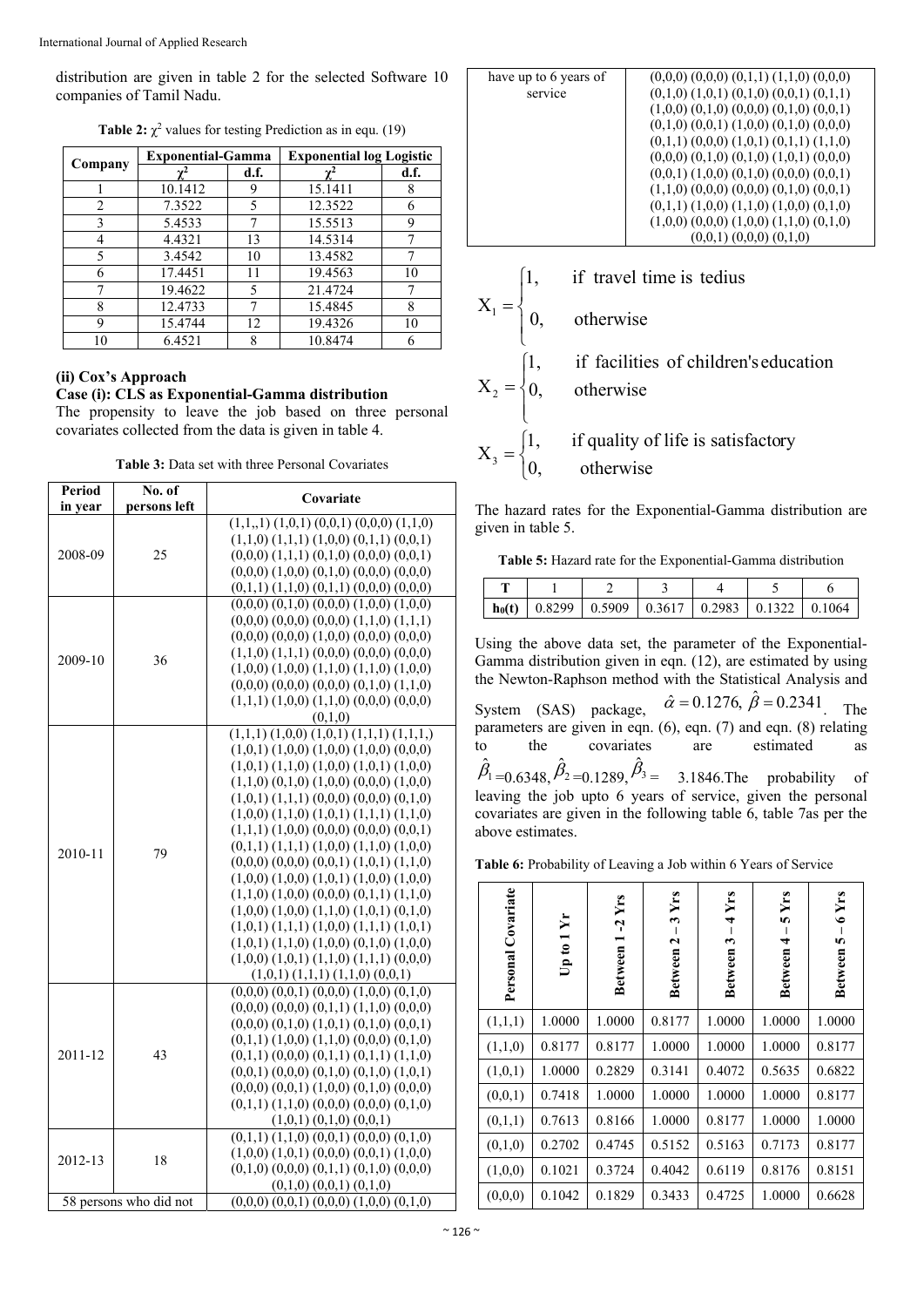**Table 7:** Probability of Leaving the Job between a Fixed Period of Time

| Covariate<br>Personal |                 |                       |                                  |                       | $\hat{\beta}_1 = 0.6348, \hat{\beta}_2 = 0.1289, \hat{\beta}_3 = 3.1846.$ |                      |        |
|-----------------------|-----------------|-----------------------|----------------------------------|-----------------------|---------------------------------------------------------------------------|----------------------|--------|
|                       | Ýr<br>Up to $1$ | $-2$ Yrs<br>Between 1 | Yrs<br>$\mathbf{r}$<br>Between 2 | Yrs<br>4<br>Between 3 | 5Yrs<br>Between 4                                                         | $6$ Yrs<br>Between 5 | Total  |
| (1,1,1)               | 1.0000          |                       |                                  |                       |                                                                           |                      | 1.0000 |
| (1,1,0)               | 0.2312          |                       |                                  | 0.7644                |                                                                           |                      | 0.9956 |
| (1,0,1)               | 0.1229          | 0.1243                |                                  | 0.2123                |                                                                           | 0.4512               | 0.9107 |
| (0,0,1)               | 0.7454          | 0.1968                |                                  |                       |                                                                           |                      | 0.9422 |
| (0,1,1)               | 0.8121          |                       | 0.1385                           |                       |                                                                           |                      | 0.9506 |
| (0,1,0)               | 0.2325          | 0.1268                | 0.3175                           | 0.2986                |                                                                           |                      | 0.9754 |
| (1,0,0)               | 0.6121          | 0.1125                | 0.0065                           | 0.0231                | 0.0342                                                                    | 0.1276               | 0.9161 |
| (0,0,0)               | 0.1895          | 0.2699                | 0.3256                           | 0.0678                | 0.0981                                                                    | 0.0491               | 1.0000 |

### **Case (ii): CLS as Exponential- Half Log Logistic distribution**

For the CLS distributed as Exponential-Half Log Logistic distribution given in eqn (15), are estimated by using the Newton-Raphson method with the Statistical Analysis and System (SAS) package,  $\sigma = 2.0124$ ,  $\lambda = 0.3140$ . The hazard rate for the Exponential –Half Log Logistic distribution are given in table 8.

**Table 8:** Hazard rate for the Exponential-Half Log Logistic distribution

|  | ho(t) $\vert$ 0.1718 $\vert$ 0.2272 $\vert$ 0.2106 $\vert$ 0.3976 $\vert$ 0.5260 $\vert$ 0.6958 |  |  |
|--|-------------------------------------------------------------------------------------------------|--|--|

After the estimating the parameters are given in eqn. (6), eqn. (7) and eqn. (8) relating to the covariates are estimated as  $\hat{\beta}_1 = 0.5387$ ,  $\hat{\beta}_2 = 0.2135$ ,  $\hat{\beta}_3 = 2.8162$ . The probability of leaving the job upto 6 years of service, given the personal

covariates are  $(1,1,1)$ ,  $(1,1,0)$ ,  $(1,0,1)$ ,  $(0,0,1)$ ,  $(0,1,1)$ ,  $(0,1,0)$ ,  $(1,0,0)$ ,  $(0,0,0)$  given in the following table 9, table 10 as per the above estimates.

**Table 9:** Probability of Leaving a Job within 6 Years of Service

| Covariate<br>Personal | Yr<br>Up to $1$ | Yrs<br>Ļ<br><b>Between</b> | ω<br>Between 2<br>Yrs | ᢦ<br>Between 3<br>Υrs | 5<br>4<br>Between<br>Yrs | ی<br>Between 5 -<br>Yrs |
|-----------------------|-----------------|----------------------------|-----------------------|-----------------------|--------------------------|-------------------------|
| (1,1,1)               | 0.9577          | 1.0000                     | 0.9677                | 1.0000                | 1.0000                   | 1.0000                  |
| (1,1,0)               | 1.0000          | 1.0000                     | 0.0641                | 0.1572                | 0.3135                   | 0.4322                  |
| (1,0,1)               | 0.4918          | 0.2347                     | 0.7354                | 0.5677                | 0.5677                   | 0.5677                  |
| (0,0,1)               | 0.5113          | 0.5666                     | 1.0000                | 1.0000                | 1.0000                   | 1.0000                  |
| (0,1,1)               | 0.4202          | 0.5245                     | 0.5652                | 0.5663                | 0.5673                   | 0.5677                  |
| (0,1,0)               | 0.3521          | 0.42245                    | 0.5542                | 0.5619                | 0.7676                   | 0.8677                  |
| (1,0,0)               | 0.2349          | 0.5431                     | 0.5933                | 0.6225                | 0.7526                   | 0.8128                  |
| (0,0,0)               | 0.7568          | 0.7768                     | 0.4468                | 0.1768                | 0.3768                   | 1.0000                  |

|                       |                 | $\beta_1 = 0.5387$ , $\beta_2 = 0.2135$ , $\beta_3 = 2.8162$ |                                 |                                             |                                 |                                         |        |  |  |
|-----------------------|-----------------|--------------------------------------------------------------|---------------------------------|---------------------------------------------|---------------------------------|-----------------------------------------|--------|--|--|
| Covariate<br>Personal | $U$ pto<br>1 Yr | ೆ<br><b>Between</b><br><b>Yrs</b>                            | 3<br>2<br><b>Between</b><br>Ýґs | $\mathbf{\hat{z}}$<br><b>Between</b><br>Υrs | 5<br>┯<br><b>Between</b><br>Yrs | $\bullet$<br>S<br><b>Between</b><br>Υrs | Total  |  |  |
| (1,1,1)               | 1.0000          |                                                              |                                 |                                             |                                 |                                         | 1.0000 |  |  |
| (1,1,0)               | 0.5434          | 0.2122                                                       |                                 |                                             |                                 |                                         | 0.7556 |  |  |
| (1,0,1)               | 0.2334          | 0.0142                                                       | 0.3235                          | 0.1622                                      | 0.0175                          | 0.2412                                  | 0.9921 |  |  |
| (0,0,1)               | 0.5654          | 0.4346                                                       |                                 |                                             |                                 |                                         | 1.0000 |  |  |
| (0,1,1)               | 0.2155          |                                                              | 0.1742                          | 0.0247                                      | 0.0966                          | 0.3569                                  | 0.8679 |  |  |
| (0,1,0)               | 0.1435          | 0.2345                                                       | 0.3678                          | 0.0473                                      | 0.1968                          | 0.0120                                  | 0.9708 |  |  |
| (1,0,0)               | 0.6535          | 0.1353                                                       |                                 |                                             | 0.0324                          | 0.1324                                  | 0.9536 |  |  |
| (0,0,0)               | 0.2273          | 0.3674                                                       |                                 | 0.0242                                      | 0.1968                          | 0.0042                                  | 0.8241 |  |  |